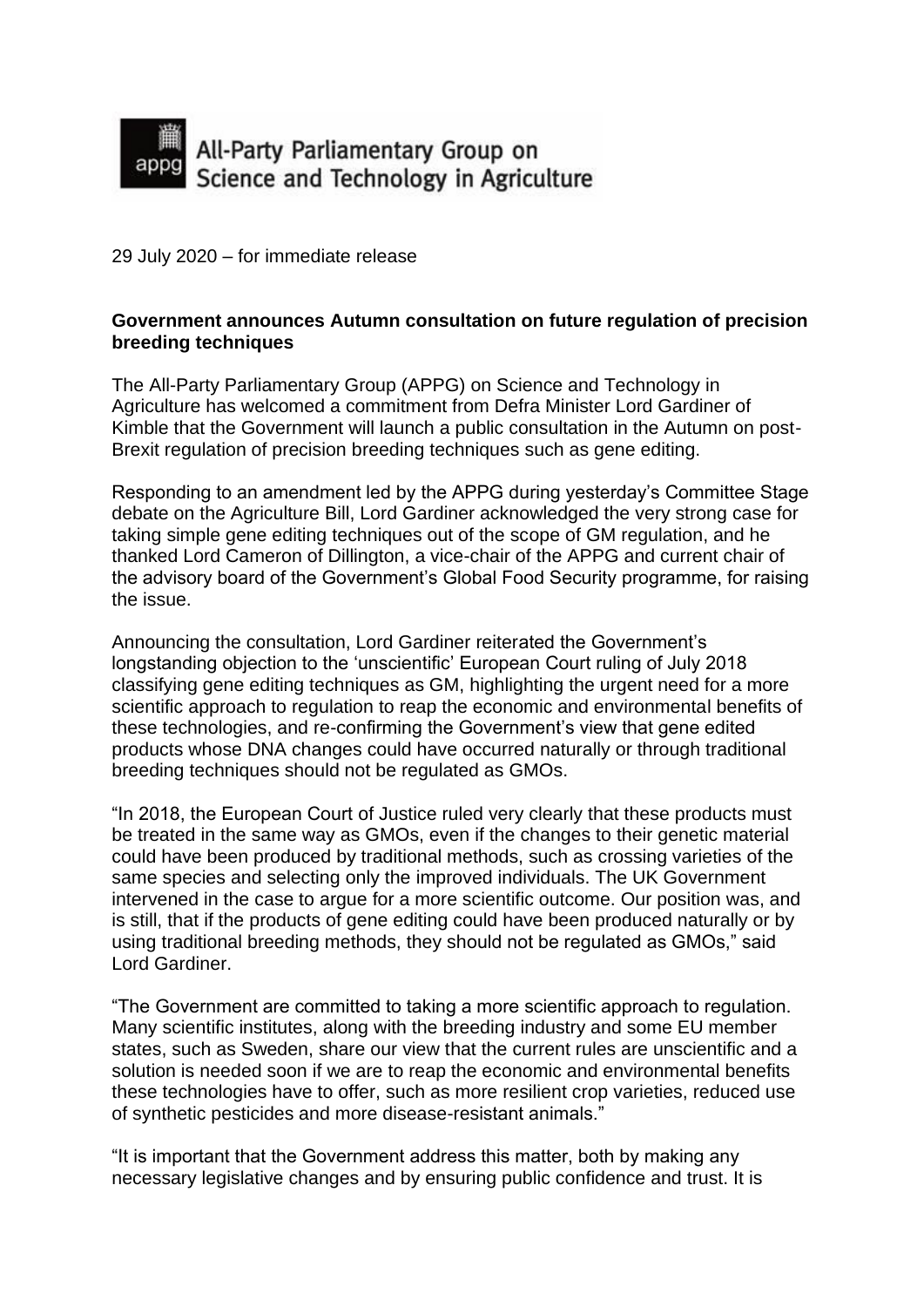important that these issues are heard and addressed transparently. To this end, I place on record that the Government will consult publicly on this issue. Defra is working on the details so that a consultation can be launched in the autumn," he said.

Welcoming the Government's commitment to consult on future legislative changes to set aside the July 2018 ruling, Lord Cameron highlighted the enormous potential benefits on offer for the advancement of agricultural research and the prospects for farmers and the environment both at home and overseas:

"Greater access to these techniques will allow future developments to be driven by a wider range of research organisations, mostly led by small businesses and public research organisations, not just large multinationals. It will allow some of the world's best agricultural research stations, which we have in this country, to team up with smaller research stations in developing countries, which have special crops, often with special local problems. By working with these poorer countries, as well as with UK agriculture, we can help farmers everywhere produce the food that their local population requires."

"It would also bring our rules into line with most other countries, apart from the EU, where precise improvements are made within the same species—improvements that could have occurred naturally or through traditional breeding methods. As we emerge from this Covid disaster, it is vital that our scientists are able to employ the precision and speed needed to improve our agriculture and environment with safety. I am therefore grateful that the Government has so readily accepted the case for moving away from the EU's unscientific rules in this area, and has committed to taking early action by consulting on the issue in the Autumn. We look forward to participating in that consultation," said Lord Cameron.

The APPG-led amendment was supported by many influential Peers across the House.

Lord Krebs, an eminent zoologist and former chairman of the Food Standards Agency, said: "The amendment we are debating would enable the Government to start a public consultation on harnessing the potential of the brilliant UK plant science research community to make our agriculture greener, more productive and more sustainable."

Baroness Hayman, a former Labour Agriculture Minister and Lord Speaker in the House of Lords, and current co-chair of Peers for the Planet, said: "I argue that it is our responsibility to provide the appropriate regulatory framework for these advances, after what has been widely seen as the flawed ECJ judgment of 2018. We do not have to create something de novo, because we have regulatory frameworks in place for assessing varieties that are bred conventionally to have new qualities, but which, with gene editing, would simply be produced quicker and with more precision."

Lord Rooker, a former Labour Agriculture Minister and past chairman of the Food Standards Agency said: "We need better productivity in agriculture and better resistance to disease and climate change. We cannot stand still while our